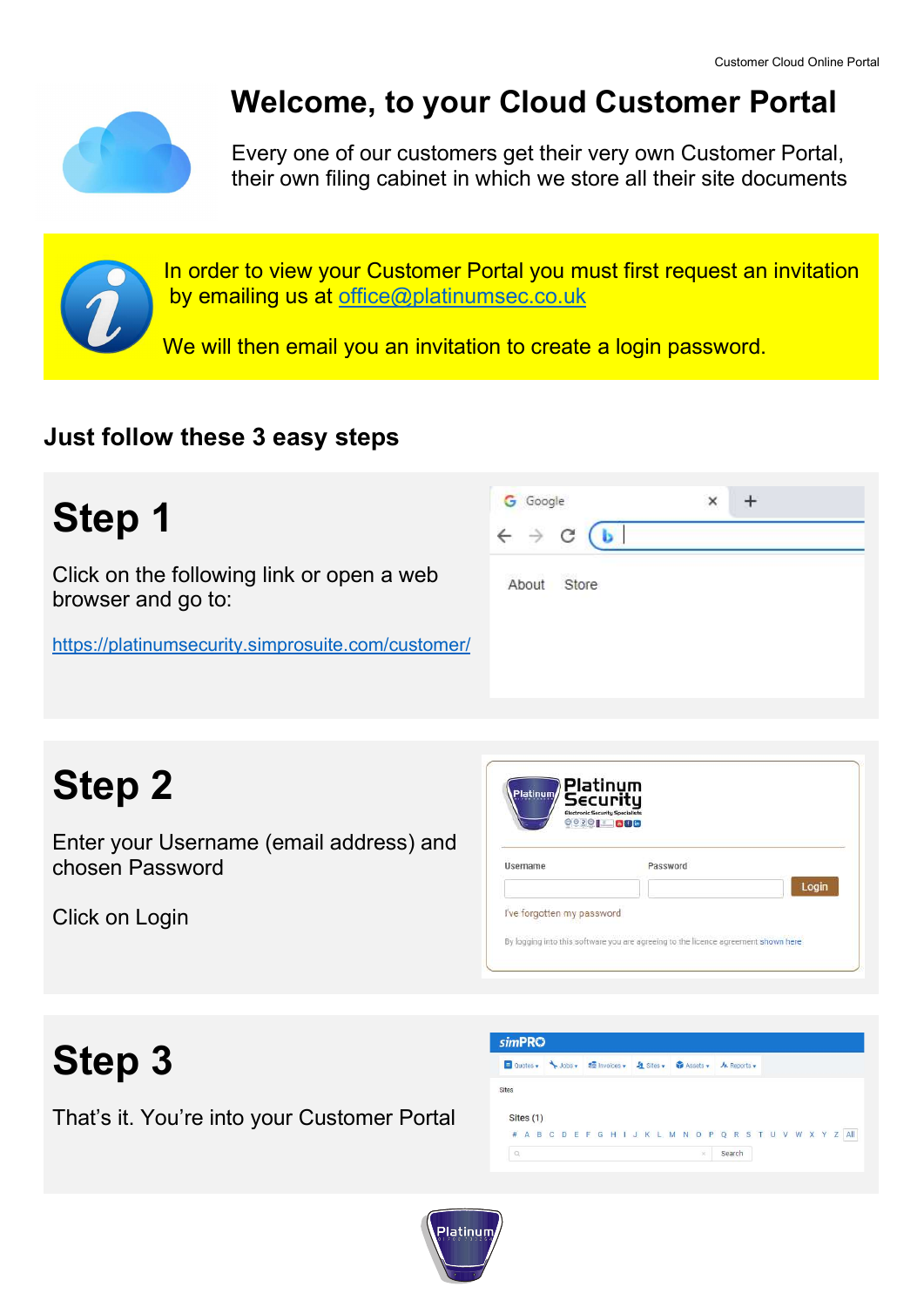

### This is your Online Cloud Portal Dashboard

Once logged in you'll see your Main Menu tabs



#### Tab Contents

| Quotes $\mathbf{\mathbf{v}}$           | Here you can view any outstanding or actioned quotations                                  |
|----------------------------------------|-------------------------------------------------------------------------------------------|
|                                        |                                                                                           |
| $\bigvee$ Jobs $\blacktriangledown$    | Here you can view any Pending, Progressed, Completed, Invoiced or<br><b>Archived Jobs</b> |
|                                        |                                                                                           |
| $\equiv$ Invoices $\blacktriangledown$ | Here you can view any Unpaid/Paid Invoices along with a current Statement                 |
|                                        |                                                                                           |
| Sites v                                | Here you can view your current sites along with any documentation we hold                 |
|                                        |                                                                                           |
| Assets v                               | Here you can view which Assets you have installed within each of your sites               |
|                                        |                                                                                           |
| $\mathcal{M}$ Reports $\mathbf{v}$     | Here you can view PPM Reports, Defect Reports and view your Test History                  |
|                                        |                                                                                           |